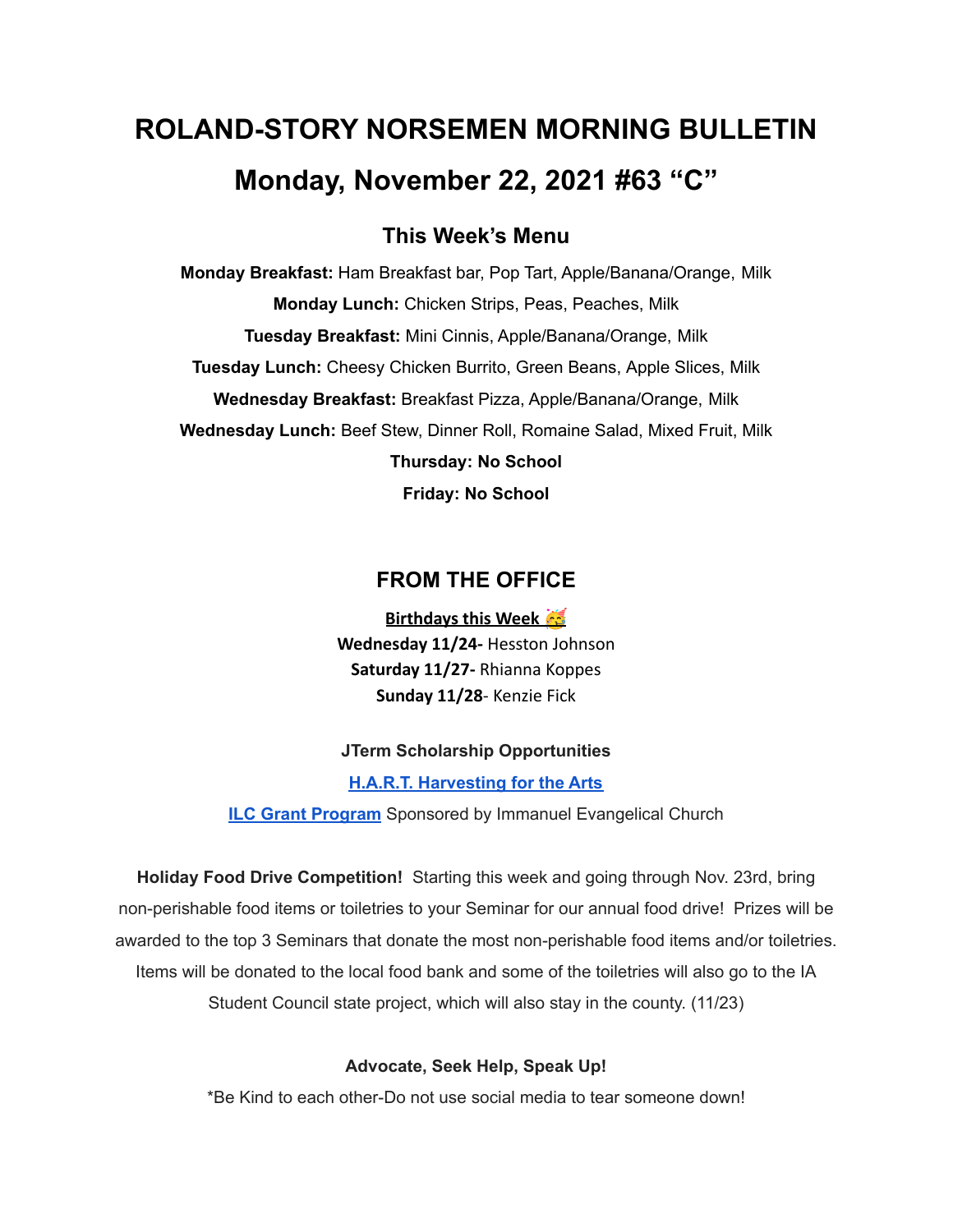\*See or hear something? Say Something to an adult. \*Advocate for yourself if you need help; Seek a trusted adult. \*Parents, keep the communication going between you and your son/daughter. \*Know crisis information. Some ideas are to Call 911; Utilize the P3 app; Call the Crisis line 1-855-581-8111. Maybe put that number in your contacts. The service is available to all ages. Anyone experiencing a crisis can access the crisis line.)

**Hey Norse Nation!** Key Club is hosting a **PINK OUT** during the home basketball game against South Hamilton on Friday, December 17th. In anticipation, there will be shirts sold on-line for both communities. Here is the link that closes November 24th: [Basketball](https://rsshcvc21.itemorder.com/shop/sale/?saleCode=VJQ3K) Pink Out Shirts All proceeds will be donated to the Bliss Cancer Center in Ames. Thanks for supporting cancer research and treatment! (11/23)

**J-term:** Students should be working on their rough draft of their project and talking to your Seminar teacher for help or guidance to have a quality project. Refer to the yellow document for answers to basic questions. If you are planning an off-site project, you will have to get that cleared by your Seminar teacher 1st, then schedule a time to talk to Mr. Boliver. DO NOT WAIT UNTIL THE LAST MINUTE ON THIS PROCESS. The online proposal form will open on November 15th for all students during Seminar.

Students who are late with turning in their Online Proposal will be **REQUIRED** to be On-site for their project. Online proposals are due November 23rd at the end of the school day.

**J-TERM Items**

**[Student](https://drive.google.com/file/d/1h6QugcDvlDevR3f9EywbUQrqVqyCPD5n/view?usp=sharing) J-Term Packet handed out Oct. 26**

#### **[Video](https://drive.google.com/file/d/1-IjAQRz891m66mXs_V_s9qC8_1HN0Jw_/view?usp=sharing)**